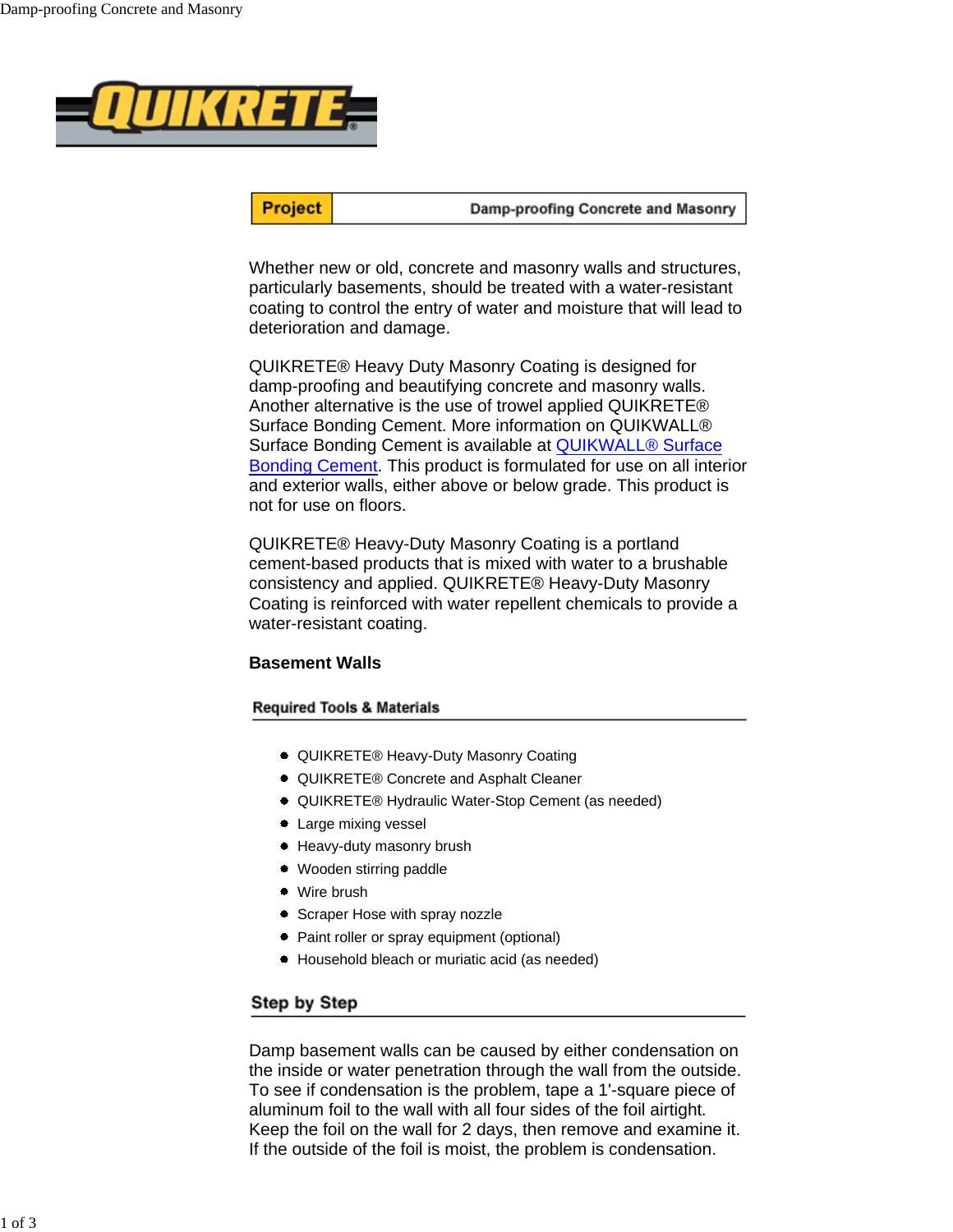This can be corrected by installing a dehumidifier or by increasing the ventilation in the basement. If, on the other hand, the foil that was facing the wall is wet, the problem is water penetration.

# **Locating and Repairing Leaks**

**1.** Inspect the walls to locate the source of the leak. Sources might include downspout gutters and soffits that are directing water against the wall from the outside. Shut off or redirect the water flow away from the wall, if possible.

**2.** Large cracks and leaks in the wall must be repaired before the coating or paint is applied. Use QUIKRETE® Hydraulic Water-Stop Cement to make the repairs.

#### **QUIKRETE® Masonry Coating**

Proper surface preparation is very important before applying QUIKRETE® Heavy-Duty Masonry Coating.

**1.** If the surface is new, scrub it with a wire brush and rinse it with water. If the surface is especially smooth (poured concrete, for example), etch the surface with a 20% to 25% solution of muriatic acid, then rinse, or add QUIKRETE® Concrete Acrylic Fortifier to the mix as outline in Step 4.

**2.** If the masonry surface is old or if it has been covered with paint or some other coating, it must be cleaned thoroughly before applying the QUIKRETE® Heavy Duty Masonry Coating. Remove all loose mortar, dirt, and paint with a wire brush or scraper. At least 75% of the original masonry surface should be exposed. Scrub dirty walls with a wire brush and QUIKRETE® Concrete & Asphalt Cleaner and rinse thoroughly.

**3.** Mix QUIKRETE® Heavy-Duty Masonry Coating in a clean, large container, using clean, cold water. Add approximately 1-1/2" gallons of water for every 40-pound bag of QUIKRETE® Heavy-Duty Masonry Coating.

**4.** When applying over smooth, nonporous surfaces, QUIKRETE® Concrete Acrylic Fortifier should be used as part of the mix liquid. Substitute 2 quarts of fortifier for 2 quarts of water in Heavy-Duty Masonry Coating mixes.

**5.** The mix will thin out slowly, so do not be tempted to add more water to the mix. Mix only enough material that can be applied in 2 hours.

**6.** Allow the mix to set for 20 minutes before application. Stir thoroughly just before beginning work and frequently as work proceeds.

**7.** Dampen the surface of porous walls before application. Wetting of smooth nonporous surfaces is not recommended.

**8.** Use a course fiber brush about 6" in width to apply the coating